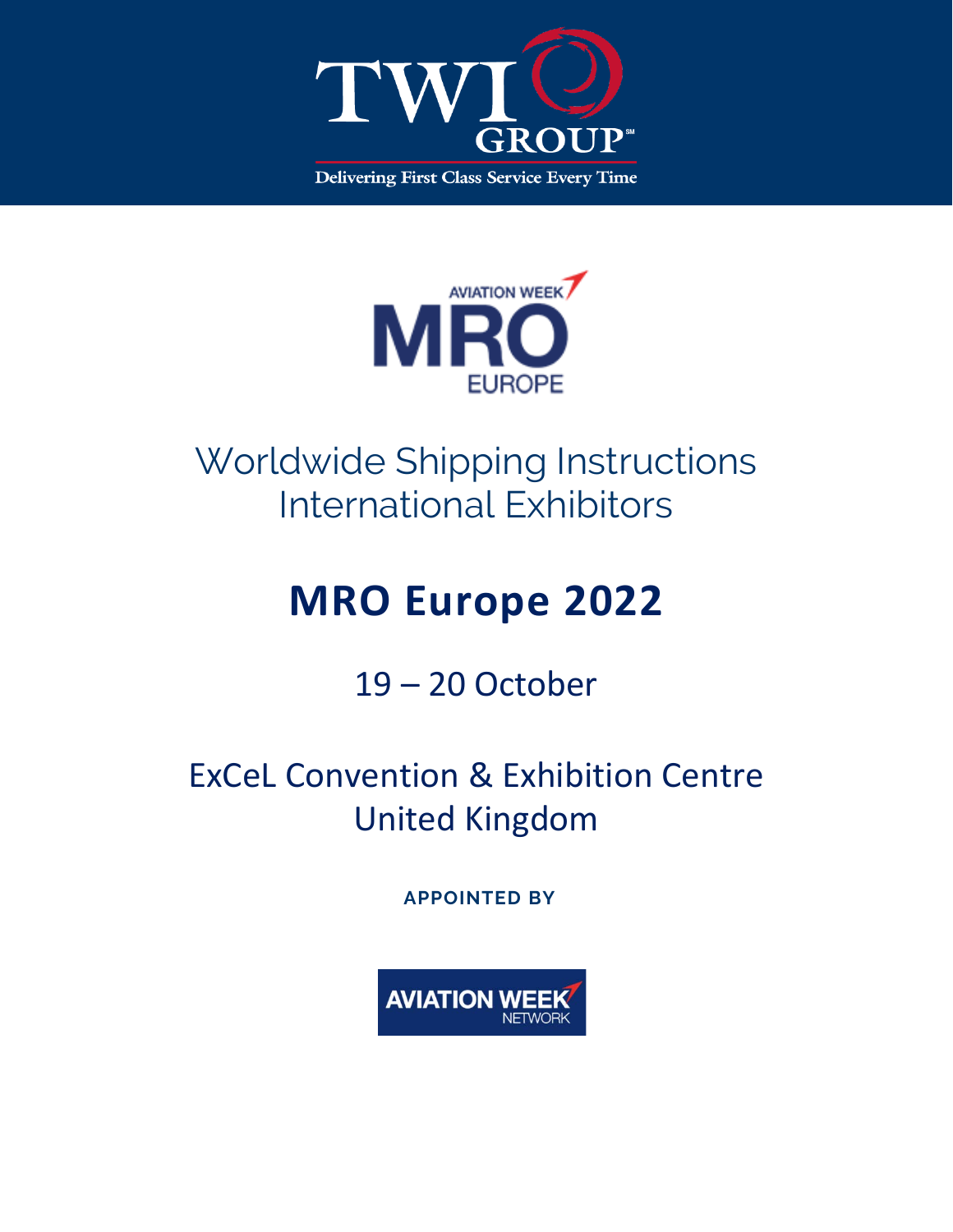TWI has been appointed by *Aviation Week Network* as the official transportation coordinator and on site handling agent of equipment and display materials for exhibitors participating in *MRO Europe 2022.*

On the following pages are specific instructions pertaining to this show, including shipping deadlines and documentations requirements.

| <b>Latest Arrival Dates</b>         |                                          |
|-------------------------------------|------------------------------------------|
| Air Freight - London Heathrow (LHR) | 7 Days prior to final booth<br>delivery  |
| FCL Sea Freight - Felixstowe (FLX)  | 14 Days prior to final booth<br>delivery |
| LCL Sea Freight - Felixstowe (FLX)  | <b>Upon Request</b>                      |

#### *CONSIGNMENT INSTRUCTIONS FOR AIR*

All shipments must be sent on a "freight prepaid" basis. A 5% outlay commission will be charged on all "freight collect" consignments

#### **CONSIGNEE (AIRFREIGHT)**

Horizon International Cargo, Units 6&7 Blackthorne Crescent Colnbrook, SL3 0QR

**NOTIFY PARTY**  DSV – timothy.marchant@dsv.com Tel: +44 (0)121 780 2627 Exhibitor Name / MRO Europe 2022 / Stand Number

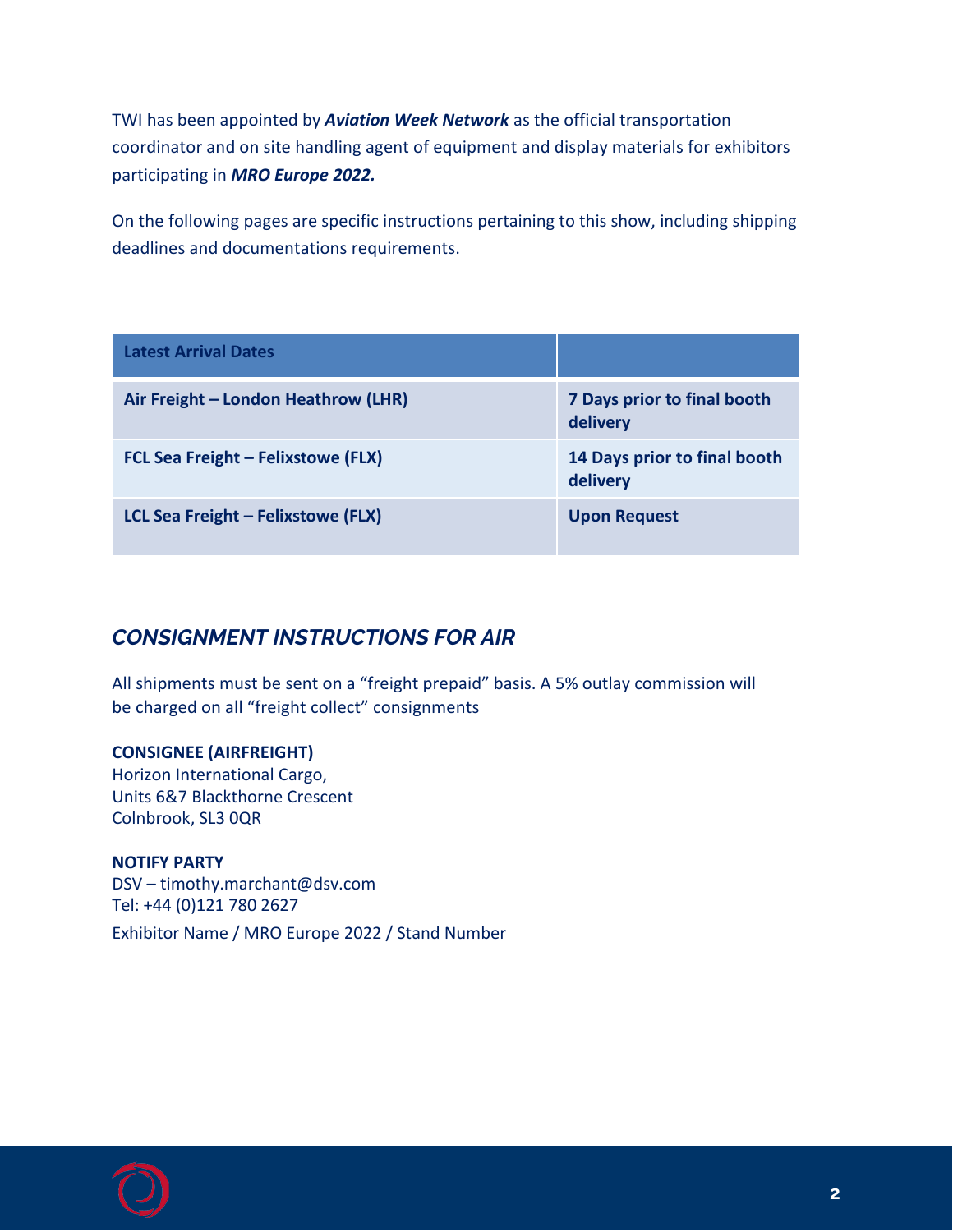#### *CONSIGNMENT INSTRUCTIONS FOR OCEAN – LCL & FCL*

All consolidated shipments must be issued with a House Bill of Lading or House Airway Bill. A consolidated cargo manifest must also be provided.

#### **CONSIGNEE (SEAFREIGHT)**

DSV (Agility Fairs & Events) Units 11-12 Second Exhibition Avenue NEC, Birmingham B40 1PJ

#### **NOTIFY PARTY**

DSV – timothy.marchant@dsv.com Tel: +44 (0)121 780 2627 Exhibitor Name / MRO Europe 2022 / Stand Number

#### *ROADFREIGHT WAREHOUSE RECEIVING ADDRESS*

DSV Bay 22 - 26 Sandstone Lane ExCeL London E16 1AA

Name Of Exhibition: Exhibitor Name: Hall No: Stand No:

#### *PRE-ADVISE*

Please email advance copies of the Airway Bill / Express Release Bill of Lading, commercial invoice, and pre-alert to Tim Marchant with DSV:

Tim Marchant - timothy.marchant@dsv.com

Include TWI Operations in copy: A[ndrea Lawson – alawson@t](mailto:MDawson@Agility.com)wigroup.c[om](mailto:ExcelFairs@Agility.com) 

Please note that using a consolidator may delay customs clearance and delivery. Any deconsolidation charges will be passed on to you at cost plus 5%.

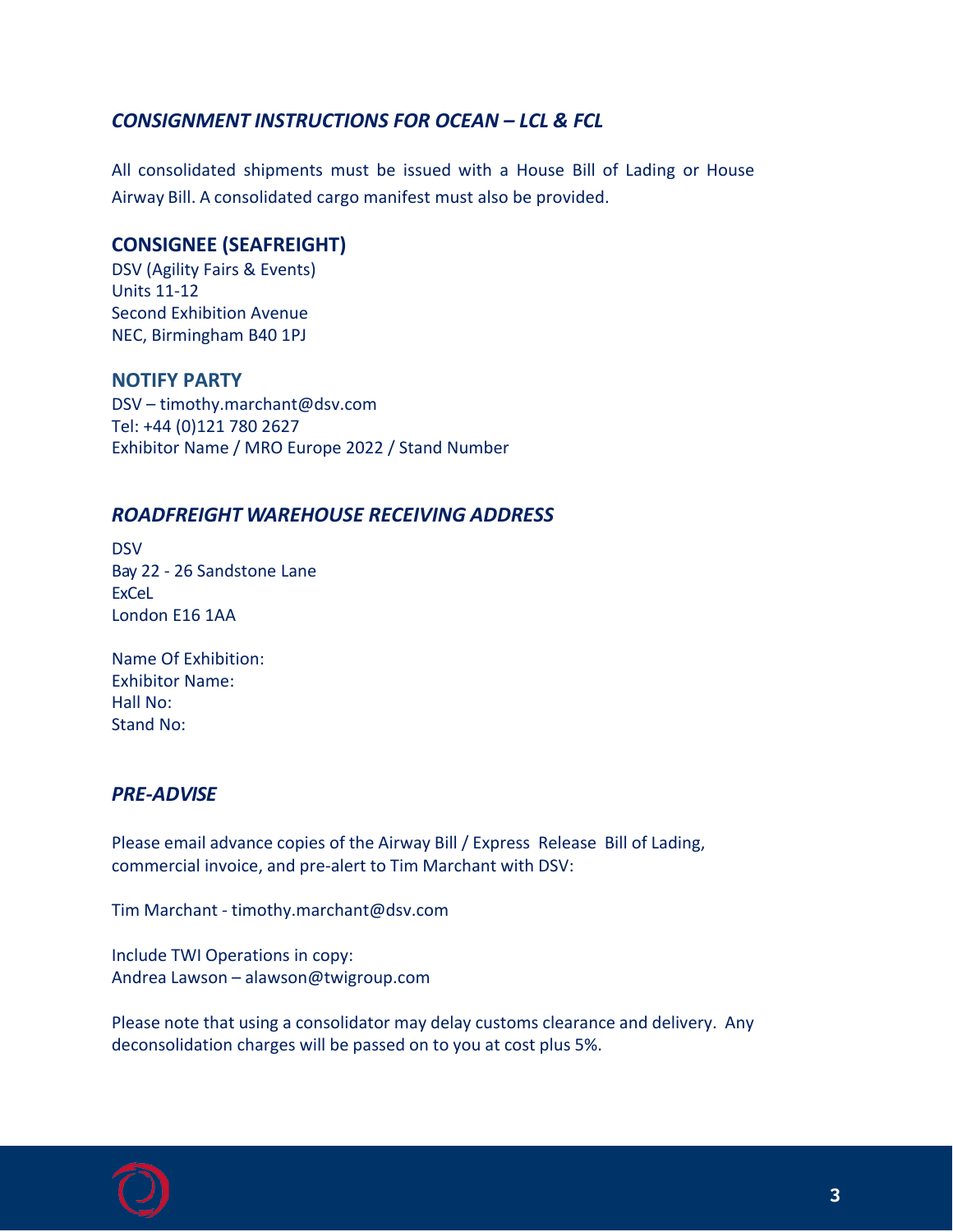#### *PACKING*

In order to minimize damage to the goods you will be shipping, please ensure if at all possible that your shipment is skidded before it leaves your facility. It must be packed in separate boxes and individually labeled. Contact your TWI representative for further details.

Due to multiple handling of freight cases TWI urges exhibitors to use strong wooden cases. Bolted returnable types of cases that offer protection from the elements are ideal. If your cases are secured with a lock or combination please provide the key or combination at time of tender for Customs access if necessary.

#### *COMMERCIAL INVOICE/PACKING LIST*

Please prepare the invoice/packing list with the following details:

 $\triangleright$  Commercial invoices and packing lists can be combined on one document if they list quantity, description, value of each item, weight and dimensions of each package.

 $\triangleright$  Your company's Federal Employer Identification Number and any applicable license numbers.

 $\triangleright$  Complete, precise, simple and non-technical description of all items should be listed on the invoice with HTS codes.

 $\triangleright$  Electronic copy of each commercial invoice should be sent to TWI Operations: Andrea Lawson – alawson@twigroup.com and our on-site partners at DSV: Tim Marchant- timothy.marchant@dsv.com.

Key Contacts: To as[sist you with your shipmen](mailto:MDawson@Agility.com)t please c[ontact:](mailto:ExcelFairs@Agility.com) 

#### **USA/Canada Requests**

TWI Group Attn: Tyler Hunt Tel: +1-702-691-9091 thunt@twigroup.com

#### **All Other Requests**

DSV Solutions Attn: Tim Marchant Tel: +44 (0)121 780 2627 timothy.marchant@dsv.com

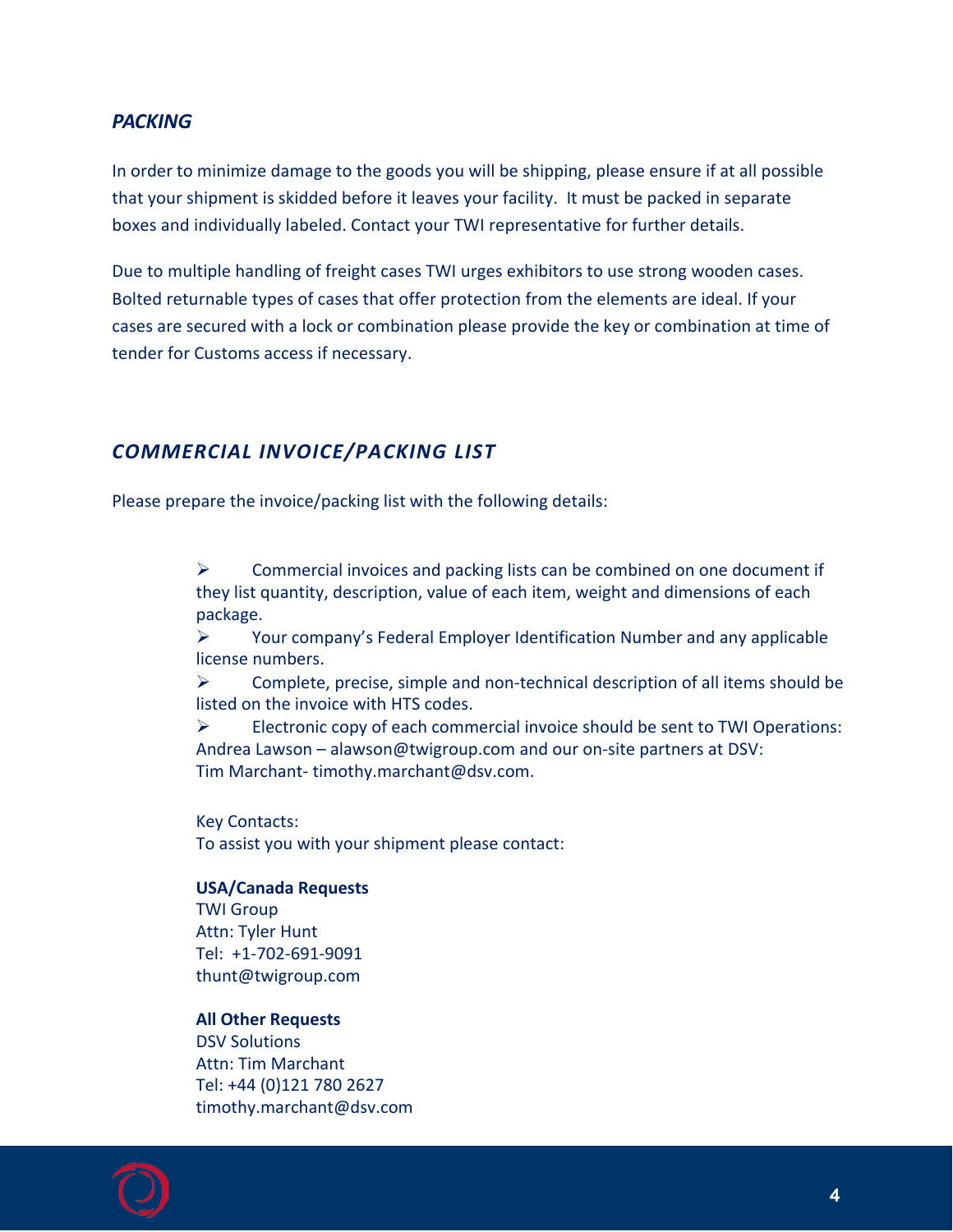#### *ATA CARNET*

An ATA Carnet is recommended if you plan to send equipment to multiple countries or if you plan to send highly valued equipment.

#### **SHIPMENTS CONTAINING BATTERIES**

Please contact your TWI Representative as soon as possible if you are shipping batteries, or your equipment contains batteries of any kind *(including laptops/tablets/notebooks)*, so that we may inform you whether IATA packaging and labeling requirements pertain to your shipment.

We have provided labels if they are needed. These labels must have the telephone number of a person knowledgeable about the shipment and the UN# listed for type of battery. It is not required to be monitored at all times that the package is in transit. It is acceptable for the number to be monitored during the company's normal business hours in order to provide product-specific information relative to the shipment and the UN# must be listed on the outside of each package containing any batteries.

The phone number listed cannot be a toll-free number.

**[IATA Battery Regulations](https://www.twigroup.com/login.html)** 

[IATA Battery Label](https://www.twigroup.com/login.html) 



#### **A material safety data sheet (MSDS) is required for all battery shipments.**

Failing to inform us ahead of time regarding any batteries that are contained in your shipment may result in delays or refusal by the airlines to accept the shipment.

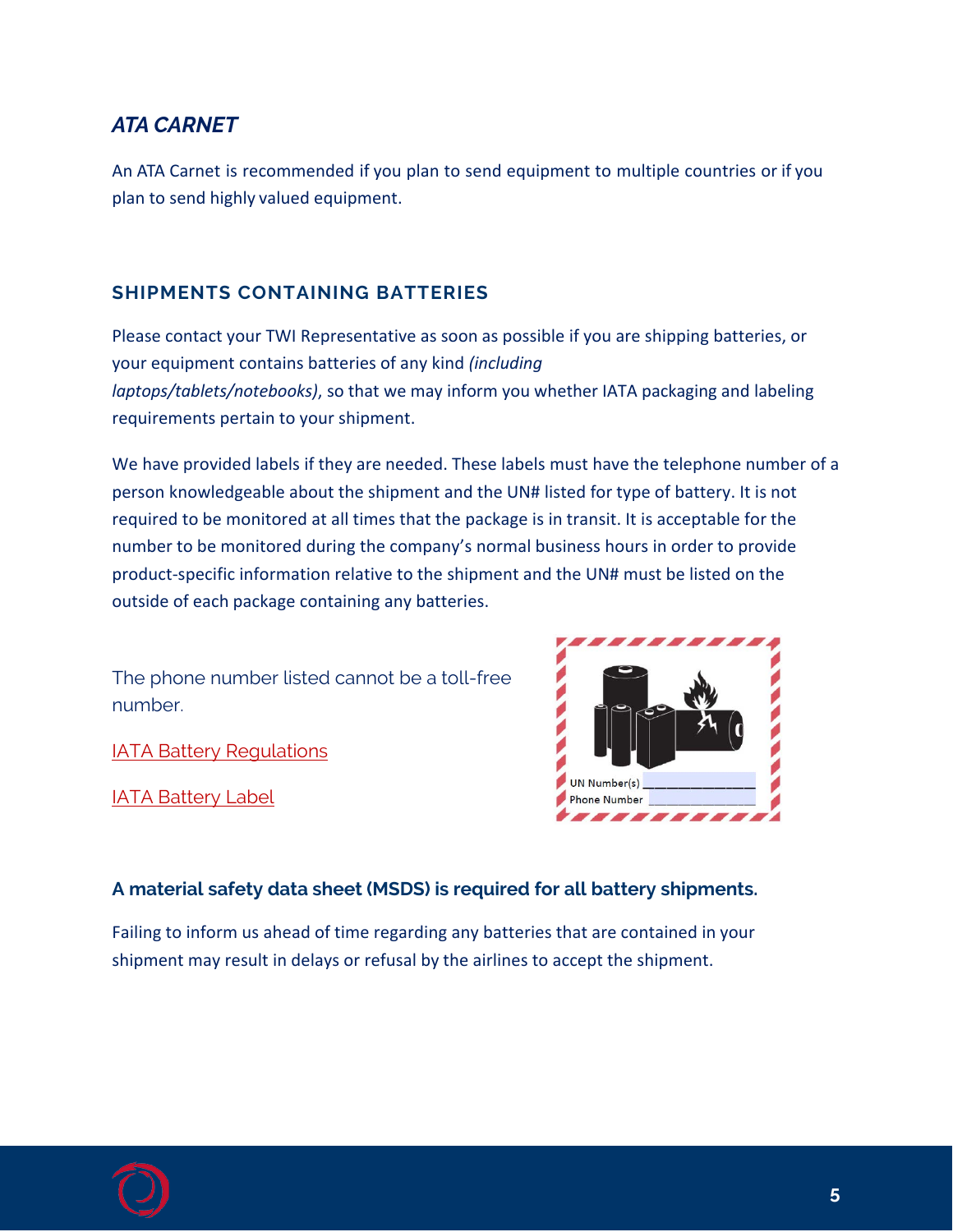### *SHIPMENTS WITH NON-MANUFACTURED WOOD PACKING*

All shipments containing Non-Manufactured Wood Packing (NMWP) must be either **heattreated or fumigated**. NMWP and Solid Wood Packing Material (SWPM) must bear markings indicating the type of treatment under the ISPM 15 regulations.

Any packing that does not comply with these requirements will be refused, destroyed, or returned to its origin, resulting in a considerable delay.

Please contact your TWI representative if you have any questions regarding the NMWP rule.

|  | US-<br>110000<br>нı |
|--|---------------------|
|--|---------------------|

[Frequently Asked Questions](https://www.aphis.usda.gov/wps/wcm/connect/aphis_content_library/sa_our_focus/sa_plant_health/sa_export/sa_wood_packaging/ct_wpm_faqs) 

#### *TERMS OF PAYMENT*

All TWI / DSV invoices for this exhibition are for immediate payment. Major credit cards accepted include American Express, Visa, Mastercard and Eurocard.

#### *INSURANCE*

It is recommended that exhibitors provide insurance coverage for their goods from point of departure through to final destination. It is further recommended that such insurance coverage be provided for the transit period and while on-site at the exhibition (including movein and dismantling periods).